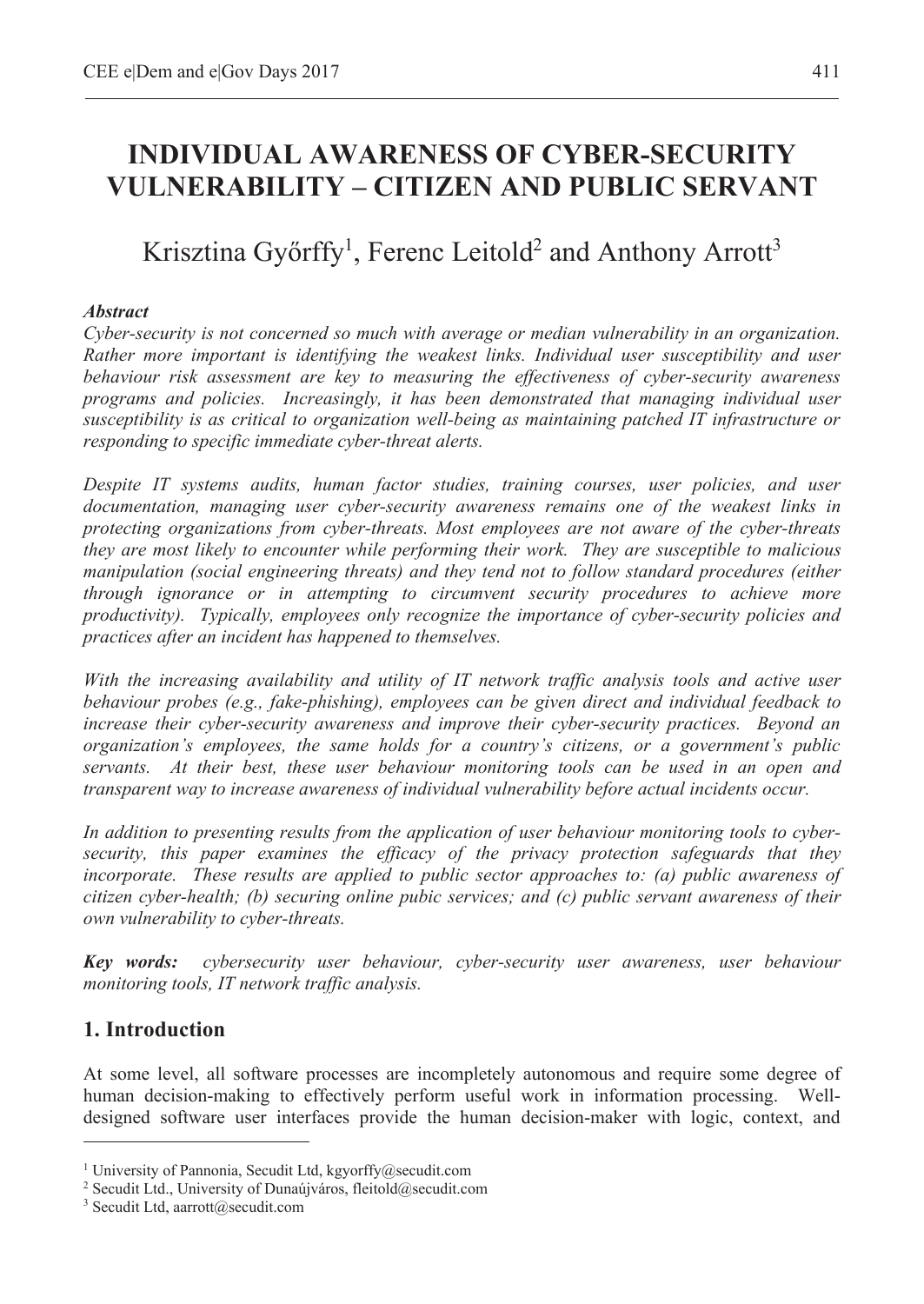guidance which make the necessary human decisions easier and more reliably successful. However, residual risk always remains that cannot be completely eliminated as a hazard in the human decision-making process.

We can associate the best that software support of human decision-making can provide with full facilitation of what may be referred to as first-order learning about the software process by the user. Similarly, we can associate the concept of second-order learning as support for the user's judgement that is inherently beyond what the autonomous software application can provide [1].

When applied to natural hazards, such as circumstantial disruptions of software processes or accidents and mistakes of judgement by users, the second-order learning required to mitigate risk can be achieved using well-established concepts and techniques of risk communication and risk education [2]. However, when the hazards involve malicious intent, the entire first-order learning support system is susceptible to wholesale subversion. Malicious actor knowledge of the guileless software user interfaces and the predictable behaviors of even well-trained users give rise to vulnerabilities at the software user interface. Malicious exploitation of these vulnerabilities are referred to as malicious social engineering attacks [3,4] Consequently, the vulnerability of software users to social engineering attacks requires additional considerations for effective risk communication and risk education [5].

Effective mitigation of user susceptibility to social engineering requires active engagement of the users themselves in their own cyber-defense. Strong motivators for user responsibility and competence in cybersecurity include:

- business-context phishing emails remain the most difficult for users to recognize.
- top emotional motivators: curiosity, fear, urgency.
- susceptibility to phishing email drops almost 20% after just one failed simulation.
- reporting rates significantly outweigh susceptibility rates when simple reporting is deployed to more than 80% of a company's population, even in the first year
- active reporting of phishing email threats can reduce the standard time for detection of a breach to 1.2 hours on average—a significant improvement over the current industry average of 146 days. [6].

Government cybersecurity strategies and directives have emphasized the need for cybersecurity awareness and training for both public servants and private citizens [7,8,9]. Despite IT systems audits, human factor studies, training courses, user policies, and user documentation, managing user cyber-security awareness remains one of the weakest links in protecting organizations from cyberthreats. Most employees are not aware of the cyber-threats they are most likely to encounter while performing their work. They are susceptible to malicious manipulation (social engineering threats) and they tend not to follow standard procedures (either through ignorance or in attempting to circumvent security procedures to achieve more productivity). Typically, employees only circumvent security procedures to achieve more productivity). recognize the importance of cyber-security policies and practices after an incident has happened to themselves.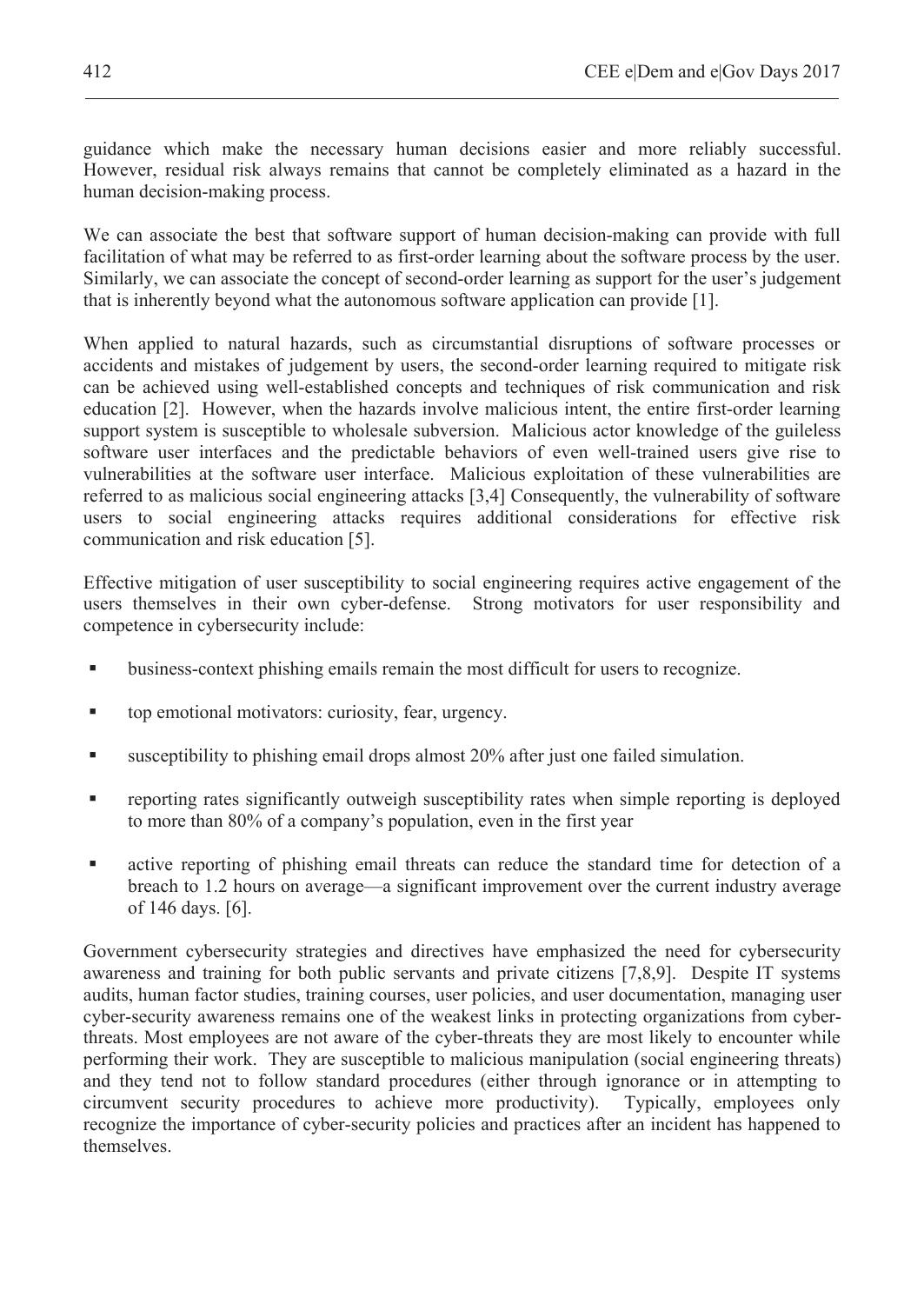With the increasing availability and utility of IT network traffic analysis tools and active user behaviour probes (e.g., fake-phishing), employees can be given direct and individual feedback to increase their cyber-security awareness and improve their cyber-security practices. Beyond an organization's employees, the same holds for a country's citizens, or a government's public servants. At their best, these user behaviour monitoring tools can be used in an open and transparent way to increase awareness of individual vulnerability before actual incidents occur.

## **2. Public awareness of citizen cyber-health**

#### **2.1 The correlations between government rules and human behaviour**

In the Financial Times in the USA young directors can be concerned about tackling the problem of cyber security. [10]; while on the other side of the World in December 7, 2015, the European Parliament and the Luxembourg Presidency of the Council of the European Union (EU) reached an agreement on common rules to strengthen network and information security across the EU. It unveiled the proposed Network and Information Security Directive, the "NIS Directive". The "NIS Directive" constitutes the first and essential step for the development of an EU harmonized framework for cybersecurity. Earlier the United Kingdom (UK) Cyber Security Strategy was published in November 2011 and later in February 2012 the Government Regulation about the Hungary National Security Strategy was published in Hungary. [8]

It is real information, because it is proven that information systems used with the introduction of safety measures can reduce the number of cyber-incidents. However, with the ongoing increased introduction of rules available to mitigate identified risk you cannot reach an adequate level of reduction in cyber-attacks or loss of data. Junior directors, government's public servants or other country's citizens make important decisions without a depth and breadth of knowledge and experience across the area of information assurance. These mean real dangers and high degree of risk factors in the cyber-security landscape.

Due to the ability of the media and the research community to support a level of single focus, you can try to diagnose the cyber illness and measure the level of the awareness of cyber-security.

Nowadays the younger generation believe that cyber-security risk or the awareness of the cybersecurity and the security cyber-regulations is new fashion in the world, and this issue solely is the problem of the security society. In this case security expects advice on the scale of the cyber threat, the risks that need to be considered by everyone at all times.

It is the great risk that the younger generation use the Internet and the different cyber-applications with self-confidence. By using the cyber without control the human obsession will take the dangerous way. In this event the cyber-device causes addiction and health damage for the citizens. Health damage is the cyber headache, dry eyes, vision deteriorations, tenosynovitis and musculoskeletal complaints or even psychiatric cases. In Hungary the Labour Code was released for the computer work in 2012 which says that the employer is obliged to organize the workflow so that continuous work hours for at least 10 minutes before the screen should be interrupted and actual work before the screen shall not exceed six hours daily.

## **2.2 Modern awareness security**

The professional security societies such as Cyber-Security organisations in United States of America [13] [14] or the United Kingdom Cyber Essentials draw attention to the risks and publish topics of Cyber Security Controls.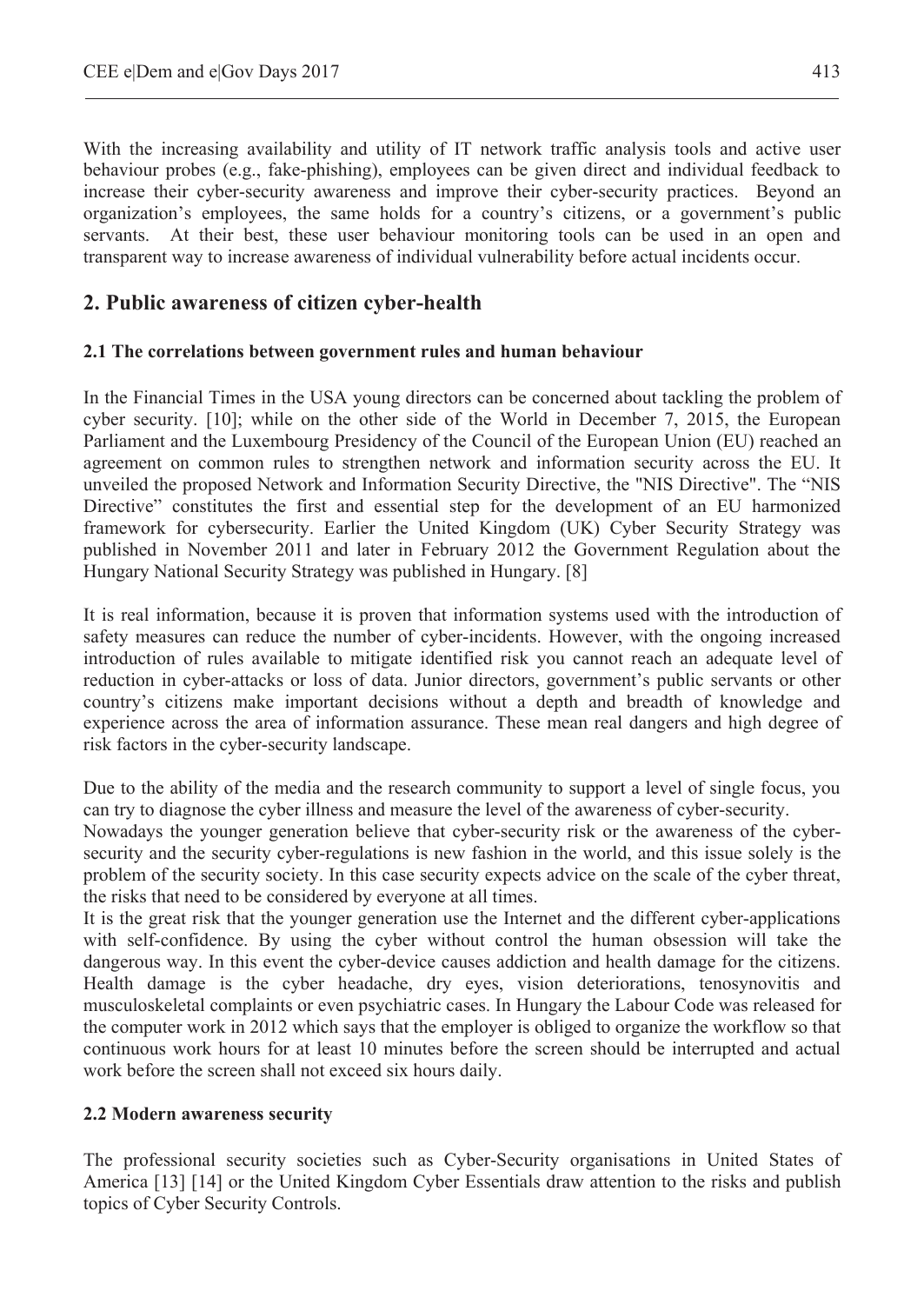The next table presents the topics of security instructions for the citizens or security experts by Cyber-Security institutes [15] such as Centre for Internet Security. [14]

Top 10 2013-A6-Sensitive Data Exposure

| ← A5-Security Misconfiguration                                                                                                                                                                                            |                          |                                                                                                                                                                                                                    | A7-Missing Function Level Access Control →                                                                                                                                                                                                                                                                                                                                                                                                                                                                                                                            |                                                                                                                                                                                                  |  |  |
|---------------------------------------------------------------------------------------------------------------------------------------------------------------------------------------------------------------------------|--------------------------|--------------------------------------------------------------------------------------------------------------------------------------------------------------------------------------------------------------------|-----------------------------------------------------------------------------------------------------------------------------------------------------------------------------------------------------------------------------------------------------------------------------------------------------------------------------------------------------------------------------------------------------------------------------------------------------------------------------------------------------------------------------------------------------------------------|--------------------------------------------------------------------------------------------------------------------------------------------------------------------------------------------------|--|--|
| <b>Attack Vectors</b>                                                                                                                                                                                                     | <b>Security Weakness</b> |                                                                                                                                                                                                                    | <b>Technical Impacts</b>                                                                                                                                                                                                                                                                                                                                                                                                                                                                                                                                              | <b>Business Impacts</b>                                                                                                                                                                          |  |  |
| <b>DIFFICULT</b>                                                                                                                                                                                                          | <b>UNCOMMON</b>          | <b>AVERAGE</b>                                                                                                                                                                                                     | <b>Impact</b><br><b>SEVERE</b>                                                                                                                                                                                                                                                                                                                                                                                                                                                                                                                                        | <b>Application / Business</b><br>Specific                                                                                                                                                        |  |  |
| Attackers typically don't<br>break crypto directly. They<br>break something else, such<br>as steal keys, do man-in-<br>the-middle attacks, or steal<br>while in transit, or from the<br>user's browser                    |                          |                                                                                                                                                                                                                    | Failure frequently<br>should have been<br>protected. Typically, this<br>information includes<br>sensitive data such as<br>health records, credentials,<br>personal data, credit cards,<br>letc.                                                                                                                                                                                                                                                                                                                                                                       | Consider the business value<br>of the lost data and impact<br>to your reputation. What is<br>your legal liability if this data<br>is exposed? Also consider<br>the damage to your<br>reputation. |  |  |
| Am I Vulnerable To 'Sensitive Data Exposure'?<br>The first thing you have to determine is which data is sensitive enough to require<br>extra protection. For example, passwords, credit card numbers, health records, and |                          | How Do I Prevent 'Sensitive Data Exposure'?<br>The full perils of unsafe cryptography, SSL usage, and data protection are well<br>beyond the scope of the Top 10. That said, for all sensitive data, do all of the |                                                                                                                                                                                                                                                                                                                                                                                                                                                                                                                                                                       |                                                                                                                                                                                                  |  |  |
|                                                                                                                                                                                                                           | Exploitability           | Prevalence                                                                                                                                                                                                         | 2013 Table of Contents<br>2013 Top 10 List<br><b>Detectability</b><br>The most common flaw is simply not encrypting sensitive<br>data. When crypto is employed, weak key generation and<br>management, and weak algorithm usage is common,<br>particularly weak password hashing techniques. Browser<br>weaknesses are very common and easy to detect, but<br>clear text data off the server, hard to exploit on a large scale. External attackers have<br>difficulty detecting server side flaws due to limited access<br>and they are also usually hard to exploit. | compromises all data that                                                                                                                                                                        |  |  |

**Table 1: in 2013 table of controls, Top 10 Sensitive Data Exposure by The Open Web Application Security Project, not-for-profit charitable organization in the United States of America** 

However, the security experts or the citizens with behavior of modern awareness security know the top controls (Table 1 and Table 2) even if they don't follow the instructions, but analyze who is the person without awareness of cyber-security. On the base of the observation and of the information security research we can diagnose that the citizen without awareness of cyber-security is indeed insecure in the cyber-world. Such citizens can't securely use cyber applications and cyber devices. They are the citizens who are frightened by the notice on the screen and don't notice the cyberincident or virus infection.



The next chapter presents a few instructions that the official Twelve Step groups or organizations shall follow [16] concerning what the citizens can do when cyber-incidents emerge.

## **3. Securing online pubic services**

## **3.1 Online helpdesk**

This charter presents the twelve steps from the 12step.org portal that helps the citizen with or without awareness cyber-security in the cyber-work all time.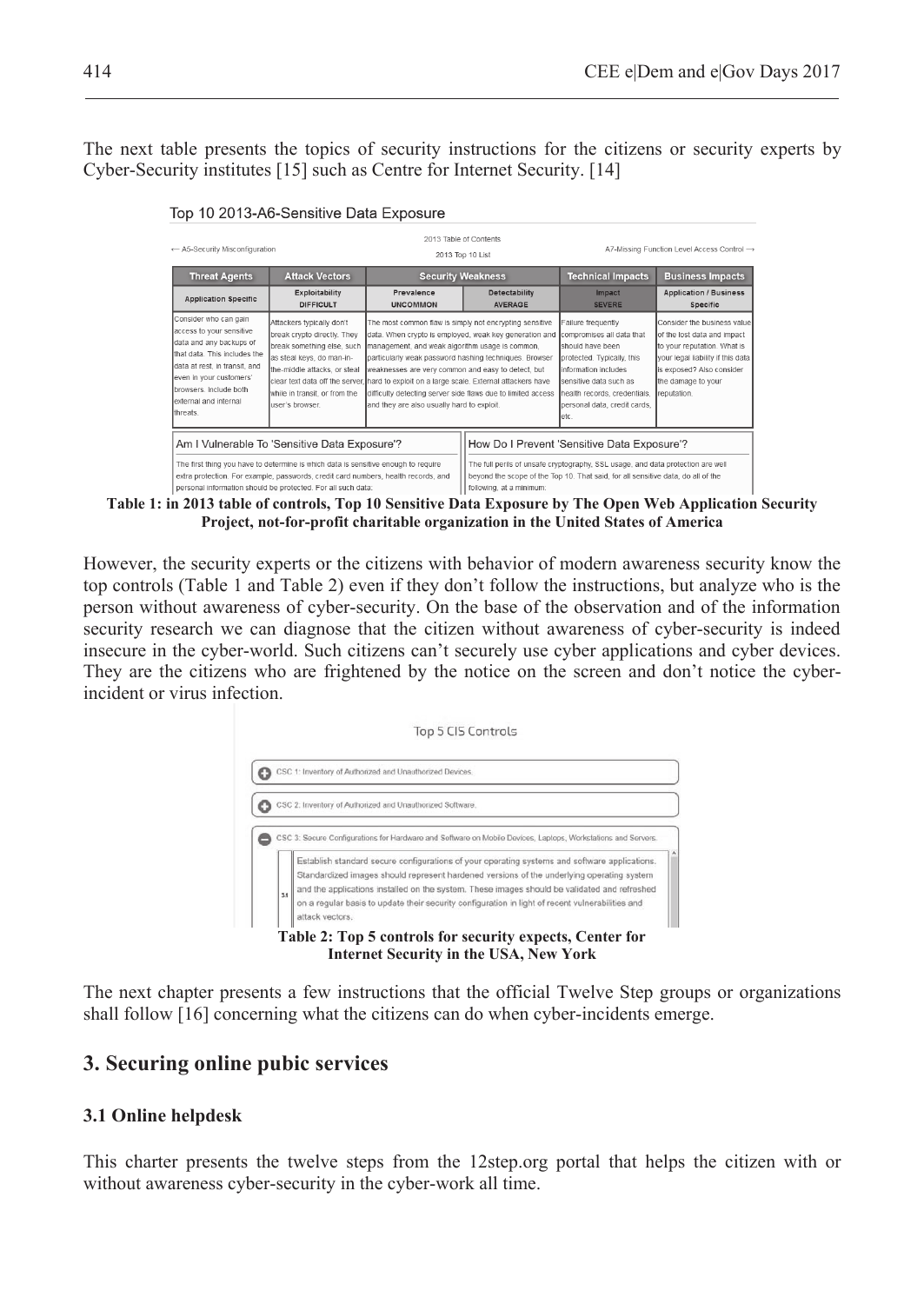

Select to Read More About Step 1 Select to Read More About Step 2 Select to Read More About Step 3 Select to Read More About Step 4 Select to Read More About Step 5 **Figure 1: twelve steps, 12 STEP, http://www.12step.org** 

A few of the twelve steps are as follows [16]:

"Admit Powerlessness": The criminals have better finding, better researching and better resourcing ability than the country's citizens or the government's public servants. Cyber-criminals are hackers by profession so they have better equipment than the others employed. It is a weakness in the system, but may not be in despair.

"Find Hope": The citizens should not forget the hope of cyber-recovery. The citizens must to call for the person responsible for security in their organization who averts the incident and needs to restore the problem and the sanity of the users and reduce the feeling of powerlessness.

"Surrender": In fact the cyber assemblers help and actually do something to change which approaches are really destructive rather than constructive.

"Take Inventory": It has got to make a data backup if not at all time but at least regularly.

"Create the ISMS": In the high priority organizations or the governments' organizations it is obliged or recommended to create the Information Security Management System to effectively run the Information System. The ISMS rules give the instructions for the required level of information protection in the organization. The instructions for the work of citizens are included in the information system and for the internal audit of system. The ISMS doesn't work without the rules and the internal and external audit. There is a never ending stream of known-knowns that need to be continually addressed and promptly addressed.

"Meditate": This is the term in the information technology landscape which is the reflection time vital to improve, to understand and to know the risk landscape.

"Help Others": It has got to share the research results, the tutorials, the user's manuals with the partners, the vendors, the family members and the friends or the wider social circle, so that it can improve the interconnectivity of all collective devices.

 $\left\langle \quad \right\rangle$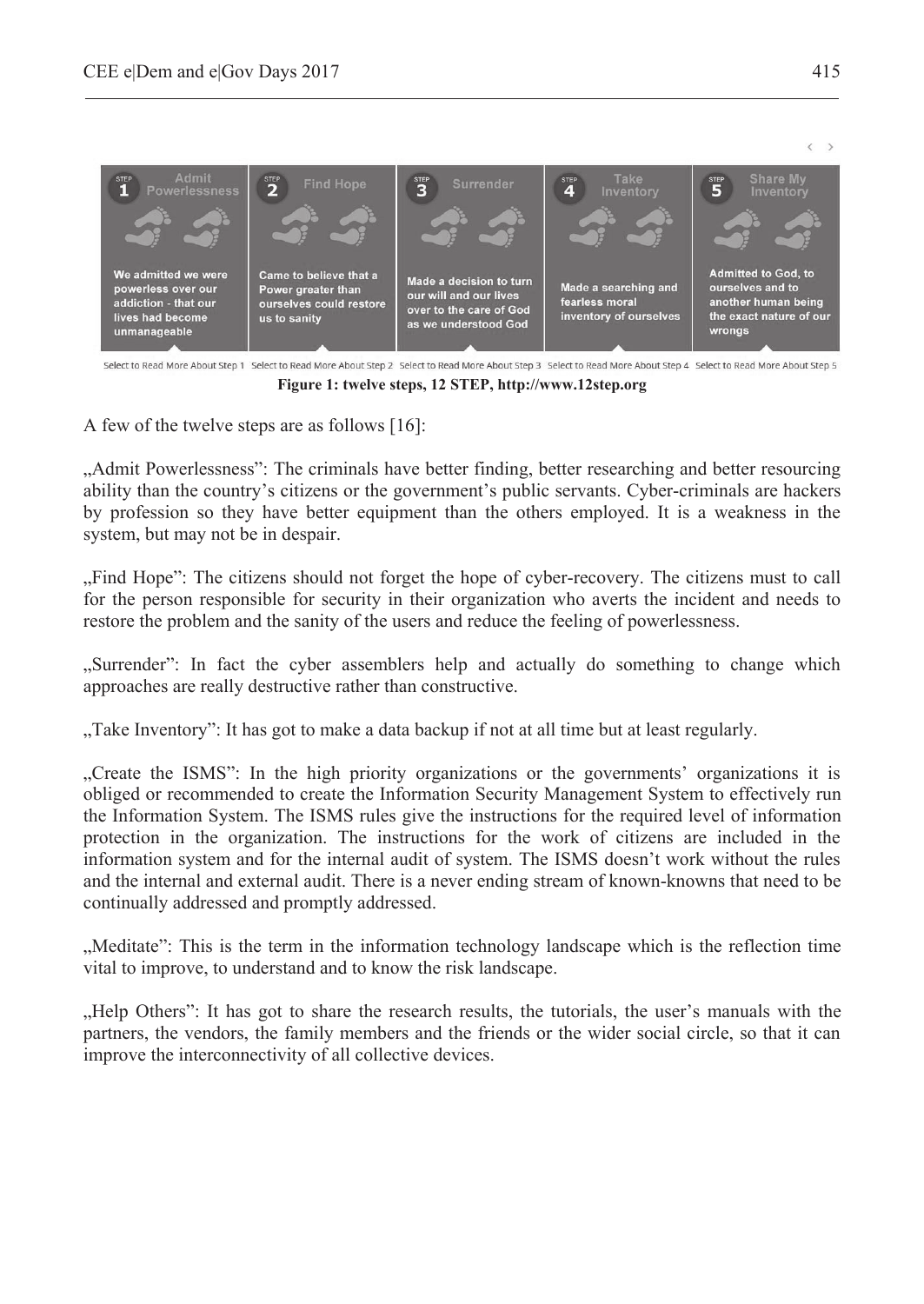## **3.2 Online helpdesk with cyber-devices**

Today various forms of identification are widely found in test systems using different methods. System information tools have been researched whether they are able to discover a detailed network topology, hardware and software inventory. So it could provide us extremely detailed information not only about network, but hardware and installed software as well.

In the last few years Information Research were helped and improved materially by the color and a great many independent technical assessments of system (System Testing) and software development projects. Yearly there is a big number of utilities which are endorsing to explore the increasing scrutiny of IT Tools, the more comprehensive Network, Hardware and Software details.

The full Network Inventory making and monitoring IT Device Manager and Administrator System and Application shall endeavor to get close to Operating Systems Kernel, to collect a multitude of physical and logical Information, to analyze with different parameters, and to make feedback for the users, the system administrators or the hardware items factories. They do all this without any physical breakdown into pieces.

In this chapter the solutions are discussed that can help to collect most of the information related to the particular infrastructure including network topology, hardware and software elements as well. This information set is one of the main sources if we would like to estimate the security or the vulnerability risk of the infrastructure. The main advantage of our approach is that it focuses on IT security and the main purpose of information gathering is to improve the security level and decrease the risk related to it.

One of the most important areas of IT systems is the computer network, so a security analysis of network security is very important. By the network security investigation what should be considered is not only the endpoints but also the network security-relevant network devices, also known as security gateways, as well as the designed topology. Most of these are available in some form for companies. In addition, the test criteria were the type of network topologies – that are physical or logical –, the number and type of security gateways (LAN or WAN).

The network security testing has been influenced by the network services and network topology not only, but by all the endpoints features too. If a network endpoint can't be vulnerable by network services, it doesn't mean that the application of the endpoint can't access through the network services. Such application has security breaches. It is necessary to the network and applications System Information Tool to scan the more information about the endpoint. [17]

Security Vulnerabilities may be in plugin that is innocent-looking utilities. The user can give out the data by e-mail, on phone (GSM, 3/4G) or Internet/WiFi or Internal Network communications or other input data too. The Software Vulnerabilities are called the Vulnerable Operating Systems and Databases, Security updates or Faulty Application. The IT Prevention and Protection Method can reduce bad encryption, weak protection (viruses and spyware), the incorrect cleaning or weak passwords.

The result's system inventory is a report that includes the different network and hardware parameters and software environment parameters, which can help to find the network and system vulnerability. The more network and hardware detection applications usually are (more exactly system inventory) suitable for there, therefore the set of test described in this manuscript focus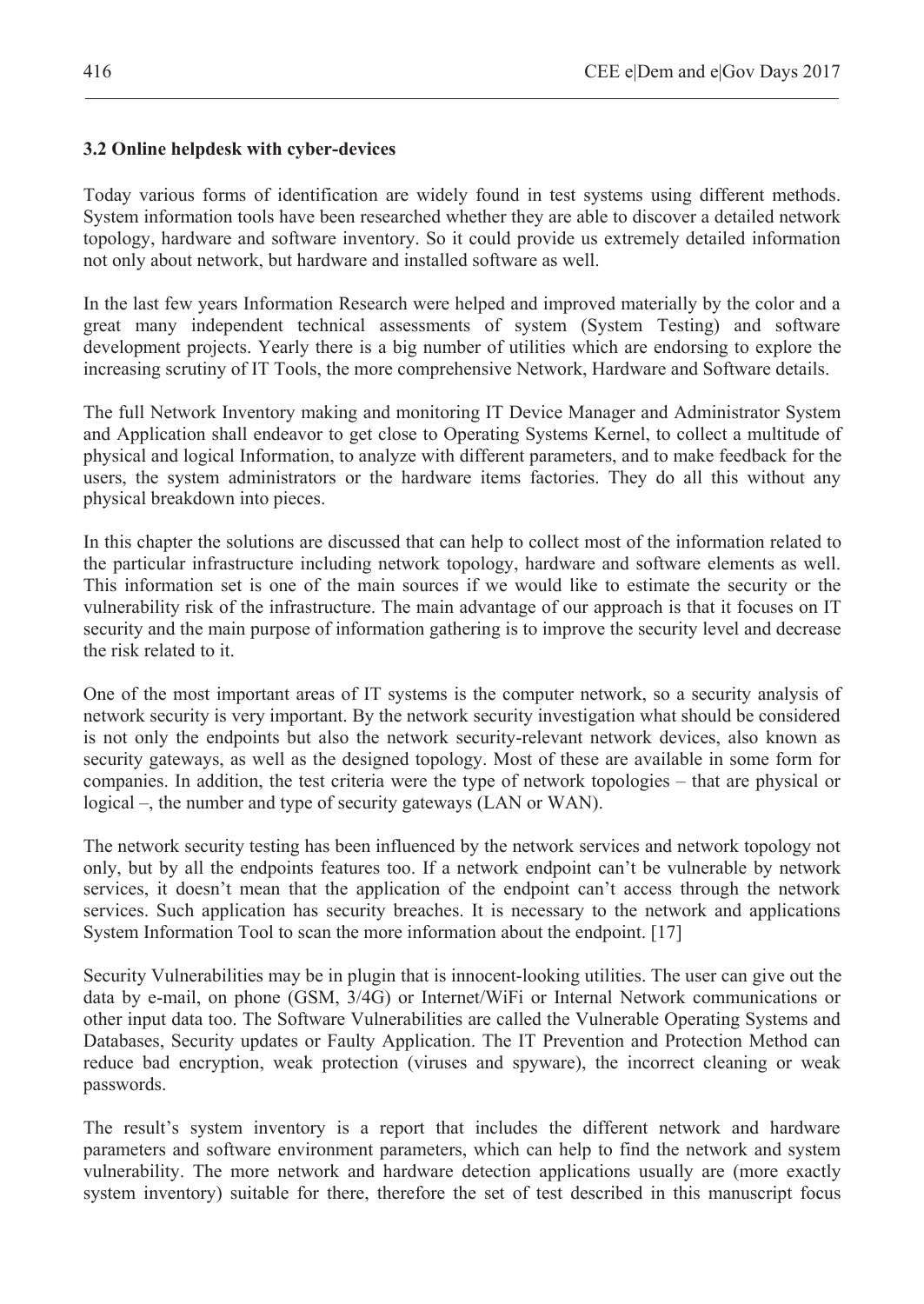exclusively the popular system inventory and their capable comparison, so the more distributions are found for the project.

Hardware and software inventory detailed by AIDA64 Network Audit from Windows platforms client connected to the corporate network is shown in Figure 1. This application is supported by command-line switches, creating inventories automated, which can make reports of the collected parameters from all the Network's devices, the PCs on the Network, shown in Figure 2. This AIDA64 Network Audit is compatible with all 32-bit and 64-bit Windows editions, including Windows 8.1 and Windows Server 2012 R2 too.



**Figure 2: AIDA64 Network Audit making the report** 

Malware can be filtered with applications monitoring the system; their run can be spotted more easily. Naturally the appropriate and necessary utility can help the protection. Known as NOD32 ESET Endpoint Antivirus controls antivirus, antispyware and it securely supervises the operating system. This application has to keep the continuous control under the system and it has to run the virus definitely database daily so that the system can be safe. So this type of system controlling can slow down the full system and use better the resources, most of the time when it is most needed (for example data request). Of course the behavior of the system components and the monitoring can be optimized, so the most infection on the PC can be avoided. Without the systematic full system monitoring the system and their applications running slow down.

On behalf ESET spol. s r.o. the NRC marketing research and advisor Ltd. carried out the marketing research which was investigated behavior of the Hungarian Internet users with online survey, multilevel stratified and random sampling. The sample is a representative data of the people age between 18 and 69, who is at least a weekly on the Internet according to gender, age group, educational attainment and residence type. More than one million Hungarian visits knowingly the infected Web pages who gets to clear alert from the virus support before. One in ten adults, the 15 percent of the men or the 6 percent of the women switch off the security software on PC to want to access a file that is blocked by the anti-virus. Young people are particularly at risk (Figure 3). The 17 percent of the 18-29 years old usually switch off the security software on PC to want to open an infected file and the 12 percent of the 18-29 years old usually switch off the security software on PC to want to visit an infected WEB site.[18]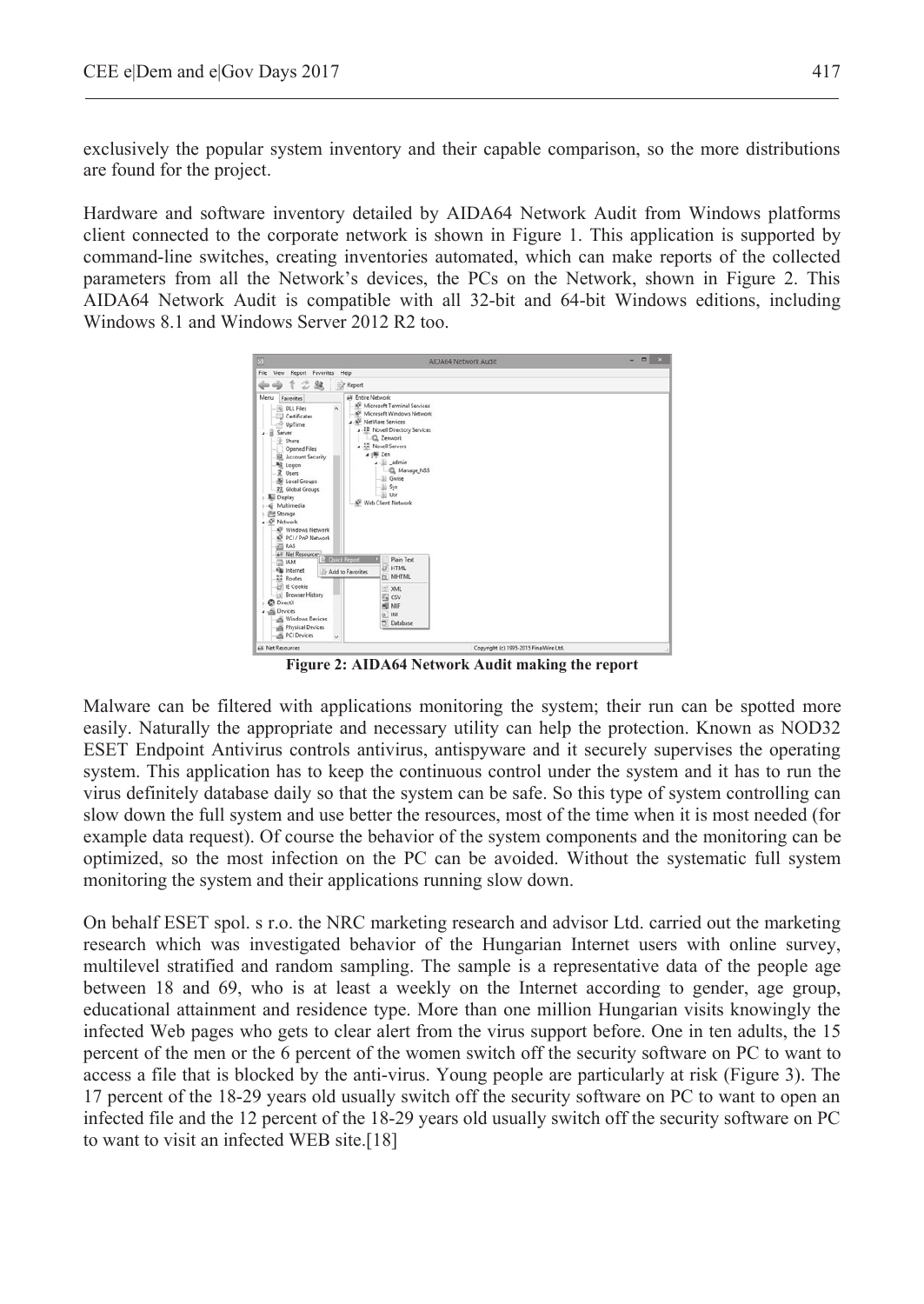| Vírusirtó riasztás                                                                                                                                                                |      |          |               |                                    |                                                |
|-----------------------------------------------------------------------------------------------------------------------------------------------------------------------------------|------|----------|---------------|------------------------------------|------------------------------------------------|
| Vírusirtó riasztásával kapcsolatosan előfordult már, hogy                                                                                                                         |      |          |               |                                    |                                                |
|                                                                                                                                                                                   | OBs. | 20%      | 40%           | 60%                                | 80%                                            |
| az interneten meg szeretett volna nézni egy oldalt,<br>és közben felugrott a vírusirtó riasztása.<br>de ott maradt az oldalon, és megnézte a tartalmat.                           |      | 26<br>25 |               |                                    |                                                |
| kikapcsolta a vírusirtót, hogy el tudjon indítani<br>egy olyan fájlt, amire egyébként riasztást adott.                                                                            | 6    | 15       |               |                                    |                                                |
| a vírusirtó riasztást adott egy fájlra vagy<br>programra, de többször is rákattintott, mert<br>mindenképpen szerette volna elindítani.                                            | 7    | 12       |               |                                    | 3dzis: 18-69 éves heti internetezőkm n=1000 fő |
| kikapcsolta a vírusirtót, hogy meg tudjon<br>nézni egy internetes oldalt, amire egyébként<br>riasztást adott.                                                                     | 6    | 9        |               |                                    |                                                |
| egyik sem fordult még elő                                                                                                                                                         |      |          |               | 53<br>60                           |                                                |
| Kérdés: Előfordult-e már Önnel, hogy a vírusirtója riasztást adott, de ezt Ön figyelmen kívül hagyta?<br>A lehetőségek közül többet is választhat!<br>NRC Omnibusz - 2011 február |      |          | Férfi (n=535) | Total szerint csökkenő sorrendben! | $N6(n=465)$<br>est                             |

**Figure 3: ESET, Hungarian Internet marketing research** 

There is another trap: the monitoring system made with good publicity but with the incorrect quality and the operating system used it. The Malware could be given access, it takes advantage of the system's weakness, it gets the data of the system and the user, phishing takes place.

The different types of system data can be collected in order to make complex statistics and the benchmarking system and the security risk testing system. The gained data can be compared with the data of the other operating system. Assessing the queered data the vulnerabilities of the system can be determined, the sensibility of the given data and the possibility of the good or bad using. The applications with the wrong-way used data can lead to Malware that can make use of the vulnerability of the system. The operating system has given out the most valuable information that runs on the PC or on the Mobile device (AIDA64) too.

The type and content of the data tracking can be difficult. The security risk and the number of the vulnerability can be lowered with the security rules and the security cases can be prevented. The very important security keys are Confidentiality, Integrity, Availability and their rules. [18]

## **4. Public servant awareness of their own vulnerability to cyber-threats**

This chapter presents the result of test which was made by citizens' Public Service at an e-learning university system between October and November 2016. The test was written in December 2016. The constructive of strict information security rules help the citizens to understand the relevance of the rules. They are not aware of the need of information security. The other practical guide is the awareness of social engineering attention the ways that the organization don't be the victims of a possible social engineering attack.

On the Hungarian National University of Public Service the adult's information security teaching is followed by the year 2013 L. Hungarian Law [15]. One of the methods is the learning or orientation of the country's citizens or government's public servants where the citizens can get the information from the IT vulnerability or potential attack, the information security risk, the business continuous planning on the information security landscape or the information security rules by the teaching. On such as teaching the students wrote a test about their information security knowledge.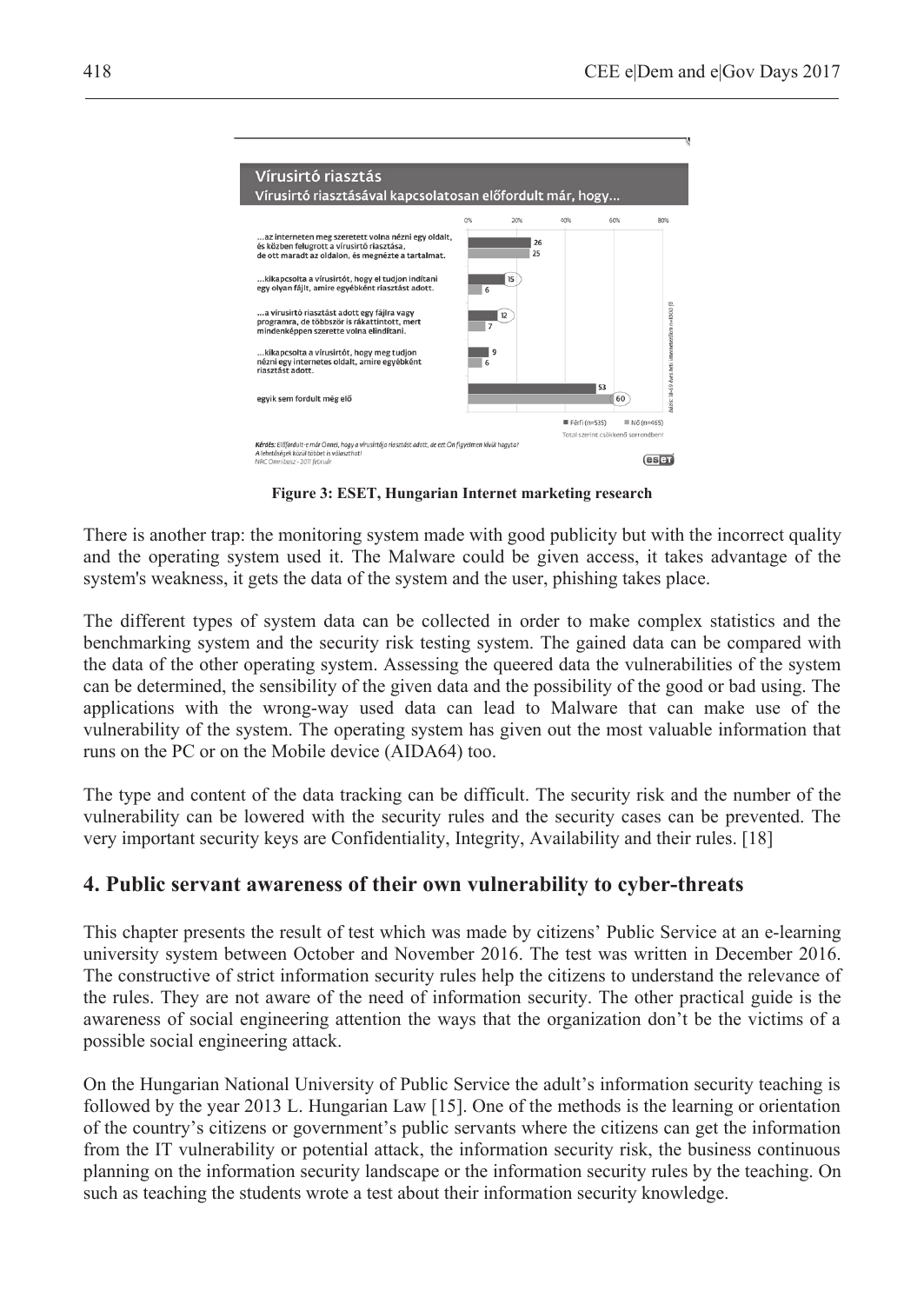In the research the number of participants' is 42—there are IT security directors (18%), IT security managers (35%), persons responsible for data protection and jurists (2%), IT security experts (10%), IT engineers (5%) they are called IT experts.

The participants of the were IT experts age between 30 and 58, 66 percent age between 40 and 58 and 33 percent age under 40. 90 percent are male and 10 percent are female. 70 percent live in Budapest or Pest country and the rest live in the province. They are graduates.

The aim of the survey is to make statistics of the information security awareness, the information security practice, the knowledge of the Hungarian rules and the knowledge of the organizations structure and rules in the Hungarian Public Service. The survey of theme is the knowledge of the Hungarian Information Security Law in Public Service (IBTV) [3], obligation of the organization and rule with the IBTV, information security questions, IT risk analysis plan and functions. The IT experts corrected the test in the University where very interesting summary documents were made.

15 percent of the participants were excellent (90-100%), 70 percent good (75-90%) and 15 percent implemented the task at a medium level. The result were not influenced by the participants' age, gender or habitation, rather it was influenced by the work experience, the graduate and on the workplace loaded position.

The directors, the managers or jurists could give excellent answers to the question about the knowledge of the Hungarian rules and the knowledge of the organizations structure and rules in the Hungarian Public Service, and they could give weak answers to the question about IT themes. Even so they could implement the job very well. The IT engineer usually has not sufficient competence of organizational structure or rules. The engineers had excellent IT security practice, so they could answer the IT security exercise or questions very well.

The overall conclusion of the following discussion with the participants was that the IT security awareness should further develop in the Hungarian society. In the organization where the management is not engaged with the IT security, the IT rules of organization or Information Security Management System is only red tape documentation. Most of the IT experts consulted, according to the Hungarian IT control internationally advanced standards, believe much farther forward than the development of the use of the IT infrastructure.

On the other hand, from the test result it can be diagnosed that the interface is weak between IT regulation and IT practice. Both do not completely understand each other's language.

## **5. Conclusion**

This paper outlines cyber-security which is a really broad area of information technology. It deals with average or medium vulnerability in an organization, citizens' identification, cyber-device and the information rules. The identification of the weakest links is indispensable in this context. The citizens who live in the country or work in the government's public service, their health, ill or behavior, their position in an organization, their professional experience are influential factors in the information security research. The citizens' health, ill or behavior causes real attention, because it influences the other component as well. The really important thing is the users' control without control which can occur from vulnerability to treatment, from attack trial to incident. It is an opportunity for cyber-crime and hackers wait for a chance.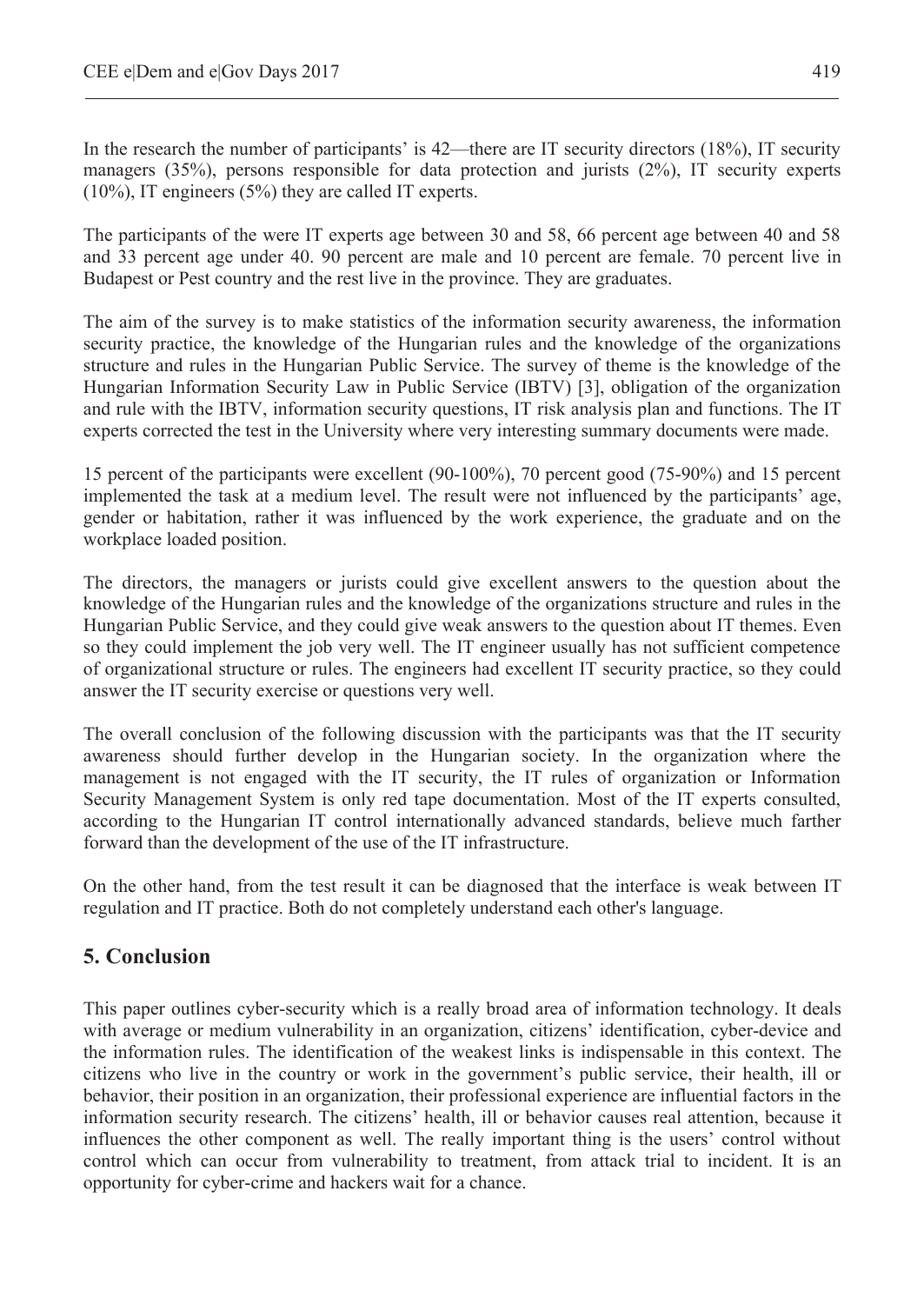Even the most advanced information technology and IT security system, the best IT professional, the most effective management in an organization, the best regulatory systems are useless if the citizen is the weakest link in the system who is keeping his/her own best interests in his/her mind, eliminates the Defence points and knowingly makes the system vulnerable. In the existing IT system the damage can be measured. In most cases it can cause completely irreparable damage. There is always an additional loss.

Citizens should be made aware on a regular basis of IT opportunities with the eventuating dangers and the caused damage too. The keyword is the systematic training and awareness. A single instruction is not enough, but information safety awareness for both a country's citizens and a government's public servants should be continuously improved.

## **6. References**

- [1] KOLKMAN, M.J. et al: Mental model mapping as a new tool to analyse the use of information in decision-making in integrated water management, Physics and Chemistry of the Earth, 30(4-5), 2005, pp. 317-332.
- [2] HÖPPNER, C., Buchecker, M., and Bründl, M.: Risk communication and natural hazards. CapHaz project. Birmensdorf, Switzerland, 2010.
- [3] GRANGER, S.: Social engineering fundamentals, part I: hacker tactics. Security Focus, December, 18, 2001.
- [4] KROMBHOLZ, K., HOBEL, H., HUBER, M. and WEIPPL, E.: Advanced social engineering attacks. Journal of Information Security and applications, 22, 2015, p. 113-122.
- [5] ORGILL, G. L., Romney, G. W., Bailey, M. G., & Orgill, P. M.: The urgency for effective user privacy-education to counter social engineering attacks on secure computer systems. In Proceedings of the 5th conference on Information technology education, 2004, October, pp. 177-181.
- [6] PhishMe 2016 Enterprise Phishing Susceptibility and Resiliency Report (2016). PhishMe. available at: https://phishme.com/project/2016-phishing-susceptibility-report/
- [7] SCHULLER: Az emberi tényező vizsgálata az információbiztonság, a személy- és vagyonvédelem, valamint az épületkiürítés területein, Nemzetközi Közszolgálati Egyetem, 2015.
- [8] 1035/2012. (II. 21.) kormány határozat, Magyarország Nemzeti Biztonsági Stratégiájáról, 2012.
- [9] 2013. évi L. törvény, az állami és önkormányzati szervek elektronikus információbiztonságáról, 2013.
- [10] THE FINANCIALS TIMES, USA, New York.
- $[11]$  TÖRLEY, Közigazgatás szervező hallgatók információbiztonság tudatossága, Nemzetközi Közszolgálati Egyetem, 2016.